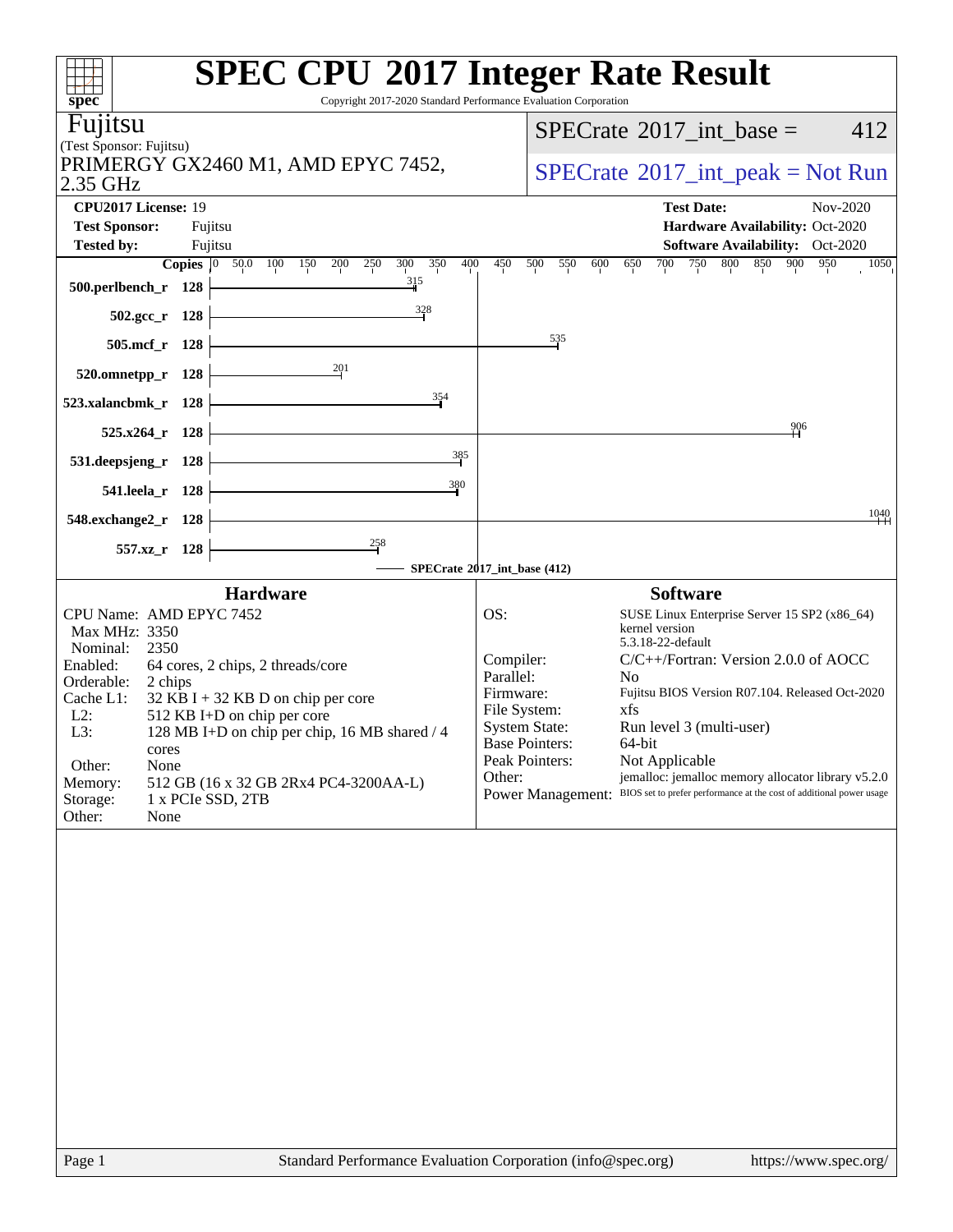Copyright 2017-2020 Standard Performance Evaluation Corporation

#### Fujitsu

#### (Test Sponsor: Fujitsu)

2.35 GHz PRIMERGY GX2460 M1, AMD EPYC 7452,  $\vert$  [SPECrate](http://www.spec.org/auto/cpu2017/Docs/result-fields.html#SPECrate2017intpeak) [2017\\_int\\_peak = N](http://www.spec.org/auto/cpu2017/Docs/result-fields.html#SPECrate2017intpeak)ot Run

[SPECrate](http://www.spec.org/auto/cpu2017/Docs/result-fields.html#SPECrate2017intbase)<sup>®</sup>2017 int base = 412

**[Tested by:](http://www.spec.org/auto/cpu2017/Docs/result-fields.html#Testedby)** Fujitsu **[Software Availability:](http://www.spec.org/auto/cpu2017/Docs/result-fields.html#SoftwareAvailability)** Oct-2020

**[CPU2017 License:](http://www.spec.org/auto/cpu2017/Docs/result-fields.html#CPU2017License)** 19 **[Test Date:](http://www.spec.org/auto/cpu2017/Docs/result-fields.html#TestDate)** Nov-2020 **[Test Sponsor:](http://www.spec.org/auto/cpu2017/Docs/result-fields.html#TestSponsor)** Fujitsu **[Hardware Availability:](http://www.spec.org/auto/cpu2017/Docs/result-fields.html#HardwareAvailability)** Oct-2020

#### **[Results Table](http://www.spec.org/auto/cpu2017/Docs/result-fields.html#ResultsTable)**

|                                                 | <b>Base</b>   |                |       |                |       |                | <b>Peak</b> |               |                |              |                |              |                |              |
|-------------------------------------------------|---------------|----------------|-------|----------------|-------|----------------|-------------|---------------|----------------|--------------|----------------|--------------|----------------|--------------|
| <b>Benchmark</b>                                | <b>Copies</b> | <b>Seconds</b> | Ratio | <b>Seconds</b> | Ratio | <b>Seconds</b> | Ratio       | <b>Copies</b> | <b>Seconds</b> | <b>Ratio</b> | <b>Seconds</b> | <b>Ratio</b> | <b>Seconds</b> | <b>Ratio</b> |
| $500.$ perlbench_r                              | 128           | 652            | 312   | 644            | 317   | 647            | 315         |               |                |              |                |              |                |              |
| $502.\text{sec}$ <sub>r</sub>                   | 128           | 550            | 329   | 552            | 328   | 552            | 328         |               |                |              |                |              |                |              |
| $505$ .mcf r                                    | 128           | 387            | 535   | 387            | 535   | 387            | 534         |               |                |              |                |              |                |              |
| 520.omnetpp_r                                   | 128           | 834            | 201   | 833            | 201   | 831            | 202         |               |                |              |                |              |                |              |
| 523.xalancbmk r                                 | 128           | 381            | 355   | 383            | 353   | 381            | 354         |               |                |              |                |              |                |              |
| 525.x264 r                                      | 128           | 250            | 896   | 247            | 907   | 247            | 906         |               |                |              |                |              |                |              |
| 531.deepsjeng_r                                 | 128           | 381            | 385   | 380            | 386   | 381            | 385         |               |                |              |                |              |                |              |
| 541.leela r                                     | 128           | 561            | 378   | 558            | 380   | 557            | 380         |               |                |              |                |              |                |              |
| 548.exchange2_r                                 | 128           | 321            | 1050  | 323            | 1040  | 326            | 1030        |               |                |              |                |              |                |              |
| 557.xz r                                        | 128           | 537            | 258   | 536            | 258   | 536            | 258         |               |                |              |                |              |                |              |
| $SPECrate^{\circledcirc}2017$ int base =<br>412 |               |                |       |                |       |                |             |               |                |              |                |              |                |              |
| $SPECrate^{\otimes}2017$ int neak =<br>Not Run  |               |                |       |                |       |                |             |               |                |              |                |              |                |              |

**[SPECrate](http://www.spec.org/auto/cpu2017/Docs/result-fields.html#SPECrate2017intpeak)[2017\\_int\\_peak =](http://www.spec.org/auto/cpu2017/Docs/result-fields.html#SPECrate2017intpeak) Not Run**

Results appear in the [order in which they were run](http://www.spec.org/auto/cpu2017/Docs/result-fields.html#RunOrder). Bold underlined text [indicates a median measurement](http://www.spec.org/auto/cpu2017/Docs/result-fields.html#Median).

#### **[Compiler Notes](http://www.spec.org/auto/cpu2017/Docs/result-fields.html#CompilerNotes)**

The AMD64 AOCC Compiler Suite is available at <http://developer.amd.com/amd-aocc/>

#### **[Submit Notes](http://www.spec.org/auto/cpu2017/Docs/result-fields.html#SubmitNotes)**

The config file option 'submit' was used. 'numactl' was used to bind copies to the cores. See the configuration file for details.

### **[Operating System Notes](http://www.spec.org/auto/cpu2017/Docs/result-fields.html#OperatingSystemNotes)**

'ulimit -s unlimited' was used to set environment stack size 'ulimit -l 2097152' was used to set environment locked pages in memory limit

runcpu command invoked through numactl i.e.: numactl --interleave=all runcpu <etc>

Set dirty\_ratio=8 to limit dirty cache to 8% of memory Set swappiness=1 to swap only if necessary Set zone\_reclaim\_mode=1 to free local node memory and avoid remote memory sync then drop\_caches=3 to reset caches before invoking runcpu

dirty\_ratio, swappiness, zone\_reclaim\_mode and drop\_caches were all set using privileged echo (e.g. echo 1 > /proc/sys/vm/swappiness).

**(Continued on next page)**

Page 2 Standard Performance Evaluation Corporation [\(info@spec.org\)](mailto:info@spec.org) <https://www.spec.org/>



**[spec](http://www.spec.org/)**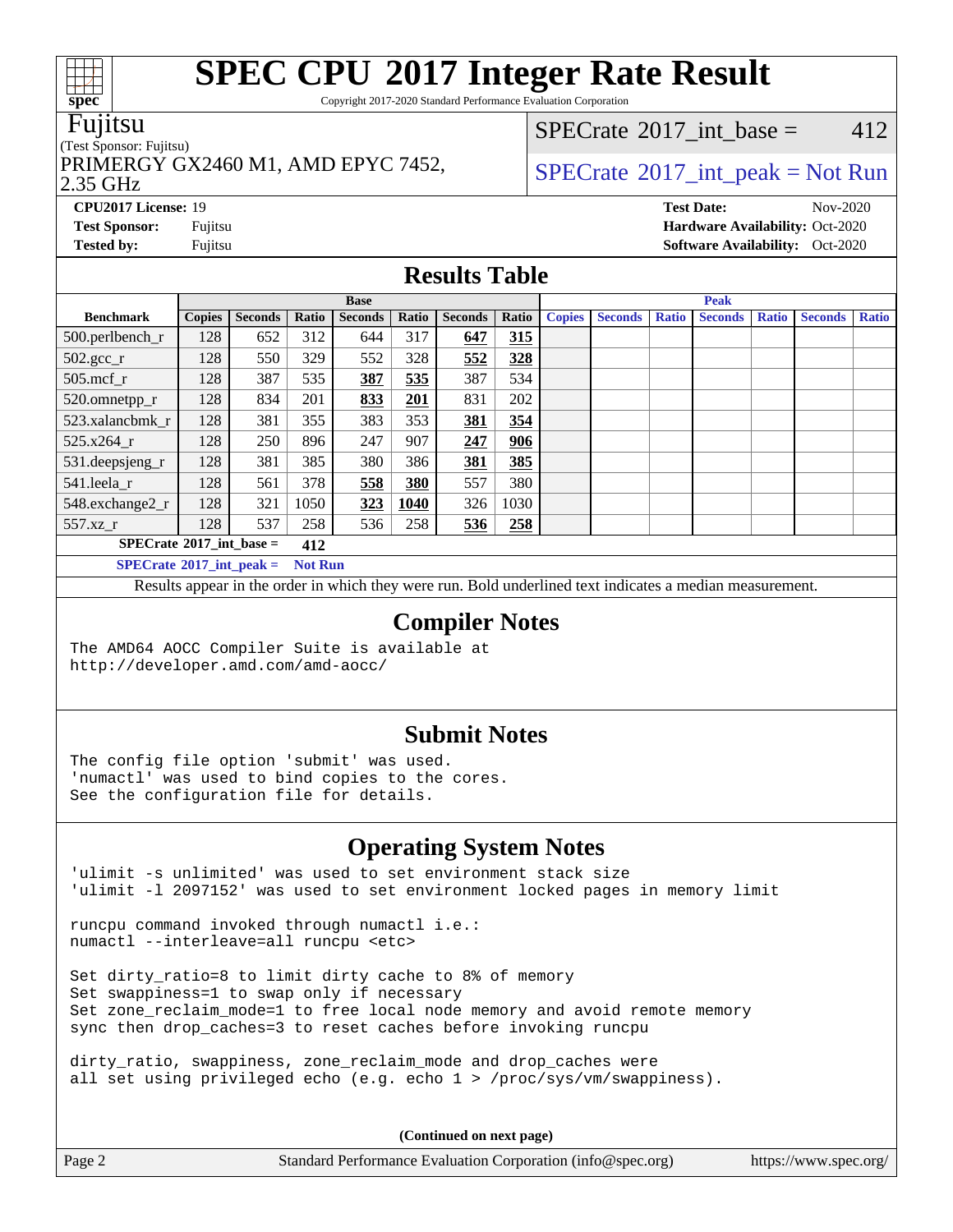Copyright 2017-2020 Standard Performance Evaluation Corporation

#### Fujitsu

(Test Sponsor: Fujitsu) PRIMERGY GX2460 M1, AMD EPYC 7452,  $\vert$  [SPECrate](http://www.spec.org/auto/cpu2017/Docs/result-fields.html#SPECrate2017intpeak) [2017\\_int\\_peak = N](http://www.spec.org/auto/cpu2017/Docs/result-fields.html#SPECrate2017intpeak)ot Run

[SPECrate](http://www.spec.org/auto/cpu2017/Docs/result-fields.html#SPECrate2017intbase)<sup>®</sup>2017 int base =  $412$ 

2.35 GHz

**[Tested by:](http://www.spec.org/auto/cpu2017/Docs/result-fields.html#Testedby)** Fujitsu **[Software Availability:](http://www.spec.org/auto/cpu2017/Docs/result-fields.html#SoftwareAvailability)** Oct-2020

**[CPU2017 License:](http://www.spec.org/auto/cpu2017/Docs/result-fields.html#CPU2017License)** 19 **[Test Date:](http://www.spec.org/auto/cpu2017/Docs/result-fields.html#TestDate)** Nov-2020 **[Test Sponsor:](http://www.spec.org/auto/cpu2017/Docs/result-fields.html#TestSponsor)** Fujitsu **[Hardware Availability:](http://www.spec.org/auto/cpu2017/Docs/result-fields.html#HardwareAvailability)** Oct-2020

## **[Operating System Notes \(Continued\)](http://www.spec.org/auto/cpu2017/Docs/result-fields.html#OperatingSystemNotes)**

Transparent huge pages set to 'always' for this run (OS default)

#### **[Environment Variables Notes](http://www.spec.org/auto/cpu2017/Docs/result-fields.html#EnvironmentVariablesNotes)**

Environment variables set by runcpu before the start of the run: LD\_LIBRARY\_PATH = "/home/benchmark/speccpu/amd\_rate\_aocc200\_rome\_C\_lib/64;/home/benchmark/ speccpu/amd\_rate\_aocc200\_rome\_C\_lib/32:"

MALLOC\_CONF = "retain:true"

### **[General Notes](http://www.spec.org/auto/cpu2017/Docs/result-fields.html#GeneralNotes)**

Binaries were compiled on a system with 2x AMD EPYC 7601 CPU + 512GB Memory using Fedora 26

NA: The test sponsor attests, as of date of publication, that CVE-2017-5754 (Meltdown) is mitigated in the system as tested and documented. Yes: The test sponsor attests, as of date of publication, that CVE-2017-5753 (Spectre variant 1) is mitigated in the system as tested and documented. Yes: The test sponsor attests, as of date of publication, that CVE-2017-5715 (Spectre variant 2) is mitigated in the system as tested and documented.

jemalloc: configured and built with GCC v9.1.0 in Ubuntu 19.04 with -O3 -znver2 -flto jemalloc 5.2.0 is available here: <https://github.com/jemalloc/jemalloc/releases/download/5.2.0/jemalloc-5.2.0.tar.bz2>

### **[Platform Notes](http://www.spec.org/auto/cpu2017/Docs/result-fields.html#PlatformNotes)**

 BIOS configuration: cTDP = 180 Determinism Slider = Power Package Power Limit = 180 SVM Mode = Disabled

 Sysinfo program /home/benchmark/speccpu/bin/sysinfo Rev: r6365 of 2019-08-21 295195f888a3d7edb1e6e46a485a0011 running on localhost Thu Aug 20 09:40:15 2020

 SUT (System Under Test) info as seen by some common utilities. For more information on this section, see <https://www.spec.org/cpu2017/Docs/config.html#sysinfo>

 From /proc/cpuinfo model name : AMD EPYC 7452 32-Core Processor

**(Continued on next page)**

Page 3 Standard Performance Evaluation Corporation [\(info@spec.org\)](mailto:info@spec.org) <https://www.spec.org/>

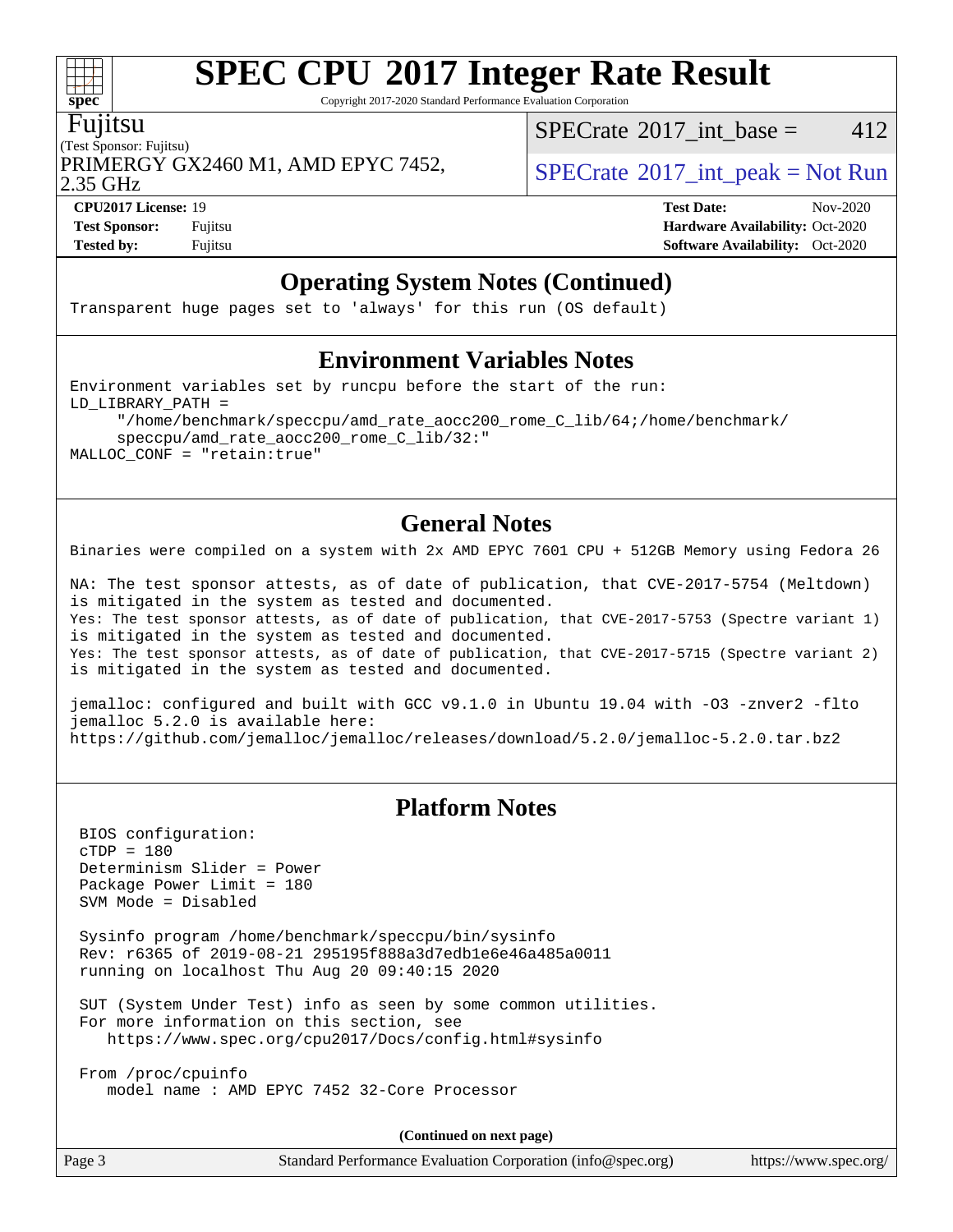Copyright 2017-2020 Standard Performance Evaluation Corporation

Fujitsu

**[spec](http://www.spec.org/)**

 $\begin{matrix} \begin{matrix} \text{+} \text{+} \text{+} \text{+} \end{matrix} \end{matrix}$ 

(Test Sponsor: Fujitsu) 2.35 GHz PRIMERGY GX2460 M1, AMD EPYC 7452,  $\vert$  [SPECrate](http://www.spec.org/auto/cpu2017/Docs/result-fields.html#SPECrate2017intpeak)®[2017\\_int\\_peak = N](http://www.spec.org/auto/cpu2017/Docs/result-fields.html#SPECrate2017intpeak)ot Run

 $SPECTate@2017_int\_base = 412$ 

**[Tested by:](http://www.spec.org/auto/cpu2017/Docs/result-fields.html#Testedby)** Fujitsu **[Software Availability:](http://www.spec.org/auto/cpu2017/Docs/result-fields.html#SoftwareAvailability)** Oct-2020

**[CPU2017 License:](http://www.spec.org/auto/cpu2017/Docs/result-fields.html#CPU2017License)** 19 **[Test Date:](http://www.spec.org/auto/cpu2017/Docs/result-fields.html#TestDate)** Nov-2020 **[Test Sponsor:](http://www.spec.org/auto/cpu2017/Docs/result-fields.html#TestSponsor)** Fujitsu **[Hardware Availability:](http://www.spec.org/auto/cpu2017/Docs/result-fields.html#HardwareAvailability)** Oct-2020

#### **[Platform Notes \(Continued\)](http://www.spec.org/auto/cpu2017/Docs/result-fields.html#PlatformNotes)**

| excerpts from /proc/cpuinfo might not be reliable. Use with caution.)<br>cpu cores : 32                                    |                                                                                                                                                                          |  |  |  |  |  |  |  |  |  |
|----------------------------------------------------------------------------------------------------------------------------|--------------------------------------------------------------------------------------------------------------------------------------------------------------------------|--|--|--|--|--|--|--|--|--|
| siblings : 64                                                                                                              | physical 0: cores 0 1 2 3 4 5 6 7 8 9 10 11 12 13 14 15 16 17 18 19 20 21 22 23 24                                                                                       |  |  |  |  |  |  |  |  |  |
| 25 26 27 28 29 30 31                                                                                                       |                                                                                                                                                                          |  |  |  |  |  |  |  |  |  |
| 25 26 27 28 29 30 31                                                                                                       | physical 1: cores 0 1 2 3 4 5 6 7 8 9 10 11 12 13 14 15 16 17 18 19 20 21 22 23 24                                                                                       |  |  |  |  |  |  |  |  |  |
| From 1scpu:                                                                                                                |                                                                                                                                                                          |  |  |  |  |  |  |  |  |  |
| Architecture:                                                                                                              | x86 64                                                                                                                                                                   |  |  |  |  |  |  |  |  |  |
| $CPU$ op-mode( $s$ ):                                                                                                      | $32$ -bit, $64$ -bit                                                                                                                                                     |  |  |  |  |  |  |  |  |  |
| Byte Order:                                                                                                                | Little Endian                                                                                                                                                            |  |  |  |  |  |  |  |  |  |
| Address sizes:                                                                                                             | 43 bits physical, 48 bits virtual                                                                                                                                        |  |  |  |  |  |  |  |  |  |
|                                                                                                                            | CPU(s):<br>128                                                                                                                                                           |  |  |  |  |  |  |  |  |  |
| On-line CPU(s) list: $0-127$                                                                                               |                                                                                                                                                                          |  |  |  |  |  |  |  |  |  |
| Thread(s) per core:<br>$Core(s)$ per socket:                                                                               | 2<br>32                                                                                                                                                                  |  |  |  |  |  |  |  |  |  |
| Socket(s):                                                                                                                 | $\overline{a}$                                                                                                                                                           |  |  |  |  |  |  |  |  |  |
| NUMA $node(s):$                                                                                                            | 8                                                                                                                                                                        |  |  |  |  |  |  |  |  |  |
| Vendor ID:                                                                                                                 | AuthenticAMD                                                                                                                                                             |  |  |  |  |  |  |  |  |  |
| CPU family:                                                                                                                | 23                                                                                                                                                                       |  |  |  |  |  |  |  |  |  |
| Model:                                                                                                                     | 49                                                                                                                                                                       |  |  |  |  |  |  |  |  |  |
| Model name:                                                                                                                | AMD EPYC 7452 32-Core Processor                                                                                                                                          |  |  |  |  |  |  |  |  |  |
| Stepping:                                                                                                                  | $\Omega$                                                                                                                                                                 |  |  |  |  |  |  |  |  |  |
| CPU MHz:                                                                                                                   | 1789.890                                                                                                                                                                 |  |  |  |  |  |  |  |  |  |
| CPU max MHz:                                                                                                               | 2350.0000                                                                                                                                                                |  |  |  |  |  |  |  |  |  |
| CPU min MHz:                                                                                                               | 1500.0000                                                                                                                                                                |  |  |  |  |  |  |  |  |  |
| BogoMIPS:                                                                                                                  | 4691.13                                                                                                                                                                  |  |  |  |  |  |  |  |  |  |
| Virtualization:<br>L1d cache:                                                                                              | AMD-V<br>32K                                                                                                                                                             |  |  |  |  |  |  |  |  |  |
| Lli cache:                                                                                                                 | 32K                                                                                                                                                                      |  |  |  |  |  |  |  |  |  |
| $L2$ cache:                                                                                                                | 512K                                                                                                                                                                     |  |  |  |  |  |  |  |  |  |
| L3 cache:                                                                                                                  | 16384K                                                                                                                                                                   |  |  |  |  |  |  |  |  |  |
| NUMA node0 CPU(s):                                                                                                         | $0 - 7, 64 - 71$                                                                                                                                                         |  |  |  |  |  |  |  |  |  |
| NUMA $node1$ $CPU(s):$                                                                                                     | $8 - 15, 72 - 79$                                                                                                                                                        |  |  |  |  |  |  |  |  |  |
| NUMA $node2$ $CPU(s):$                                                                                                     | $16 - 23,80 - 87$                                                                                                                                                        |  |  |  |  |  |  |  |  |  |
| NUMA $node3$ $CPU(s):$                                                                                                     | $24 - 31,88 - 95$                                                                                                                                                        |  |  |  |  |  |  |  |  |  |
| NUMA $node4$ $CPU(s):$                                                                                                     | $32 - 39, 96 - 103$                                                                                                                                                      |  |  |  |  |  |  |  |  |  |
| NUMA node5 CPU(s): 40-47,104-111                                                                                           |                                                                                                                                                                          |  |  |  |  |  |  |  |  |  |
| NUMA node6 CPU(s): 48-55,112-119                                                                                           |                                                                                                                                                                          |  |  |  |  |  |  |  |  |  |
| NUMA $node7$ $CPU(s):$                                                                                                     | 56-63,120-127                                                                                                                                                            |  |  |  |  |  |  |  |  |  |
| Flags:                                                                                                                     | fpu vme de pse tsc msr pae mce cx8 apic sep mtrr pge mca cmov                                                                                                            |  |  |  |  |  |  |  |  |  |
|                                                                                                                            | pat pse36 clflush mmx fxsr sse sse2 ht syscall nx mmxext fxsr_opt pdpelgb rdtscp lm<br>constant_tsc rep_good nopl nonstop_tsc cpuid extd_apicid aperfmperf pni pclmulqdq |  |  |  |  |  |  |  |  |  |
|                                                                                                                            |                                                                                                                                                                          |  |  |  |  |  |  |  |  |  |
| (Continued on next page)<br>Standard Performance Evaluation Corporation (info@spec.org)<br>https://www.spec.org/<br>Page 4 |                                                                                                                                                                          |  |  |  |  |  |  |  |  |  |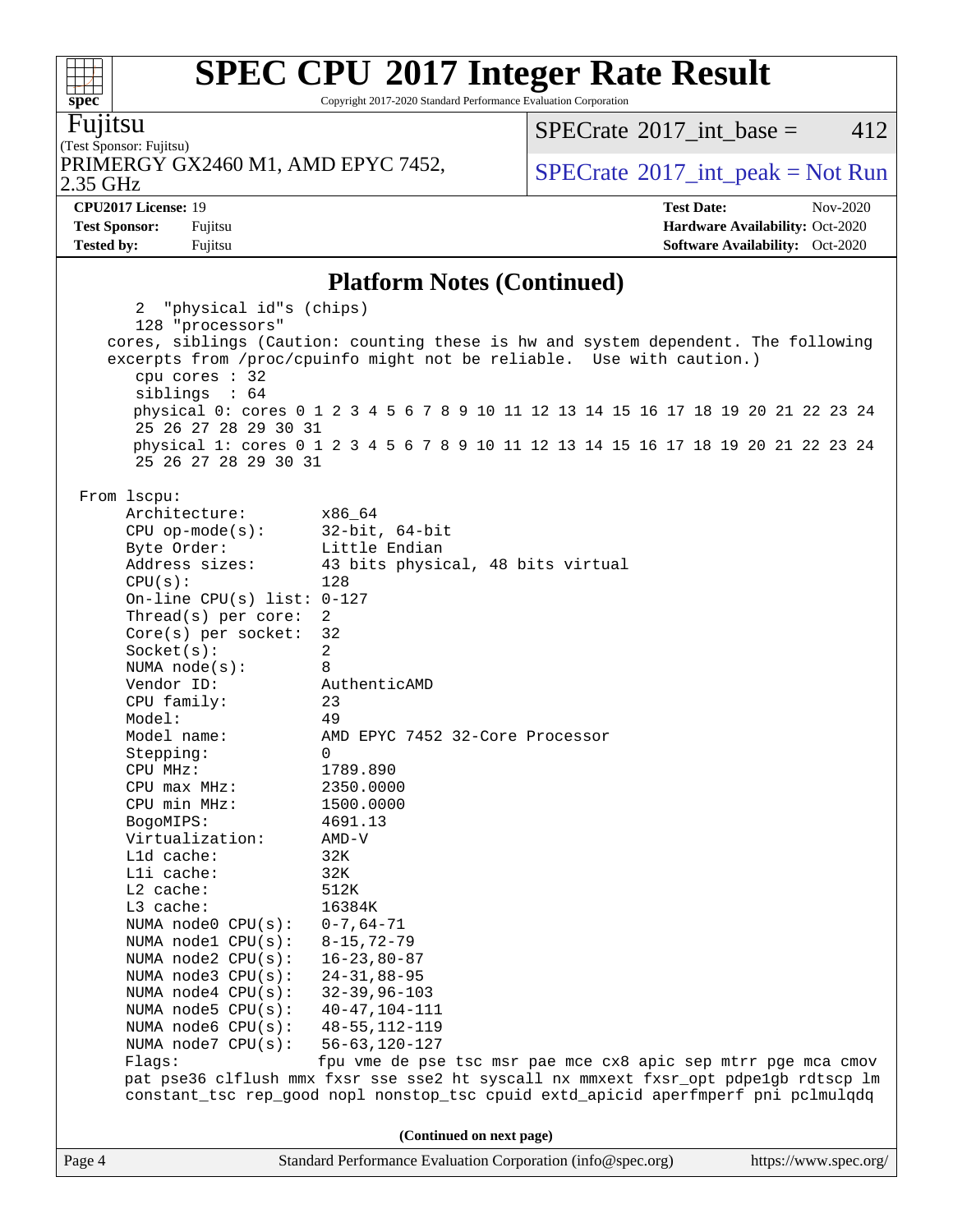Copyright 2017-2020 Standard Performance Evaluation Corporation

Fujitsu

(Test Sponsor: Fujitsu) PRIMERGY GX2460 M1, AMD EPYC 7452,  $\vert$  [SPECrate](http://www.spec.org/auto/cpu2017/Docs/result-fields.html#SPECrate2017intpeak) [2017\\_int\\_peak = N](http://www.spec.org/auto/cpu2017/Docs/result-fields.html#SPECrate2017intpeak)ot Run

 $SPECTate^{\circ}2017$  int base = 412

#### 2.35 GHz

**[Test Sponsor:](http://www.spec.org/auto/cpu2017/Docs/result-fields.html#TestSponsor)** Fujitsu **[Hardware Availability:](http://www.spec.org/auto/cpu2017/Docs/result-fields.html#HardwareAvailability)** Oct-2020 **[Tested by:](http://www.spec.org/auto/cpu2017/Docs/result-fields.html#Testedby)** Fujitsu **[Software Availability:](http://www.spec.org/auto/cpu2017/Docs/result-fields.html#SoftwareAvailability)** Oct-2020

**[CPU2017 License:](http://www.spec.org/auto/cpu2017/Docs/result-fields.html#CPU2017License)** 19 **[Test Date:](http://www.spec.org/auto/cpu2017/Docs/result-fields.html#TestDate)** Nov-2020

### **[Platform Notes \(Continued\)](http://www.spec.org/auto/cpu2017/Docs/result-fields.html#PlatformNotes)**

 monitor ssse3 fma cx16 sse4\_1 sse4\_2 movbe popcnt aes xsave avx f16c rdrand lahf\_lm cmp\_legacy svm extapic cr8\_legacy abm sse4a misalignsse 3dnowprefetch osvw ibs skinit wdt tce topoext perfctr\_core perfctr\_nb bpext perfctr\_llc mwaitx cpb cat\_l3 cdp\_l3 hw\_pstate sme ssbd mba sev ibrs ibpb stibp vmmcall fsgsbase bmi1 avx2 smep bmi2 cqm rdt\_a rdseed adx smap clflushopt clwb sha\_ni xsaveopt xsavec xgetbv1 xsaves cqm\_llc cqm\_occup\_llc cqm\_mbm\_total cqm\_mbm\_local clzero irperf xsaveerptr wbnoinvd arat npt lbrv svm\_lock nrip\_save tsc\_scale vmcb\_clean flushbyasid decodeassists pausefilter pfthreshold avic v\_vmsave\_vmload vgif umip rdpid overflow\_recov succor smca

 /proc/cpuinfo cache data cache size : 512 KB

Page 5 Standard Performance Evaluation Corporation [\(info@spec.org\)](mailto:info@spec.org) <https://www.spec.org/> From numactl --hardware WARNING: a numactl 'node' might or might not correspond to a physical chip. available: 8 nodes (0-7) node 0 cpus: 0 1 2 3 4 5 6 7 64 65 66 67 68 69 70 71 node 0 size: 64246 MB node 0 free: 63967 MB node 1 cpus: 8 9 10 11 12 13 14 15 72 73 74 75 76 77 78 79 node 1 size: 64507 MB node 1 free: 64150 MB node 2 cpus: 16 17 18 19 20 21 22 23 80 81 82 83 84 85 86 87 node 2 size: 64473 MB node 2 free: 64228 MB node 3 cpus: 24 25 26 27 28 29 30 31 88 89 90 91 92 93 94 95 node 3 size: 64495 MB node 3 free: 64105 MB node 4 cpus: 32 33 34 35 36 37 38 39 96 97 98 99 100 101 102 103 node 4 size: 64507 MB node 4 free: 64139 MB node 5 cpus: 40 41 42 43 44 45 46 47 104 105 106 107 108 109 110 111 node 5 size: 64507 MB node 5 free: 64297 MB node 6 cpus: 48 49 50 51 52 53 54 55 112 113 114 115 116 117 118 119 node 6 size: 64507 MB node 6 free: 64313 MB node 7 cpus: 56 57 58 59 60 61 62 63 120 121 122 123 124 125 126 127 node 7 size: 64265 MB node 7 free: 64065 MB node distances: node 0 1 2 3 4 5 6 7<br>0: 10 12 12 12 32 32 32 32 0: 10 12 12 12 32 32 32 32 1: 12 10 12 12 32 32 32 32 2: 12 12 10 12 32 32 32 32 3: 12 12 12 10 32 32 32 32 4: 32 32 32 32 10 12 12 12 **(Continued on next page)**

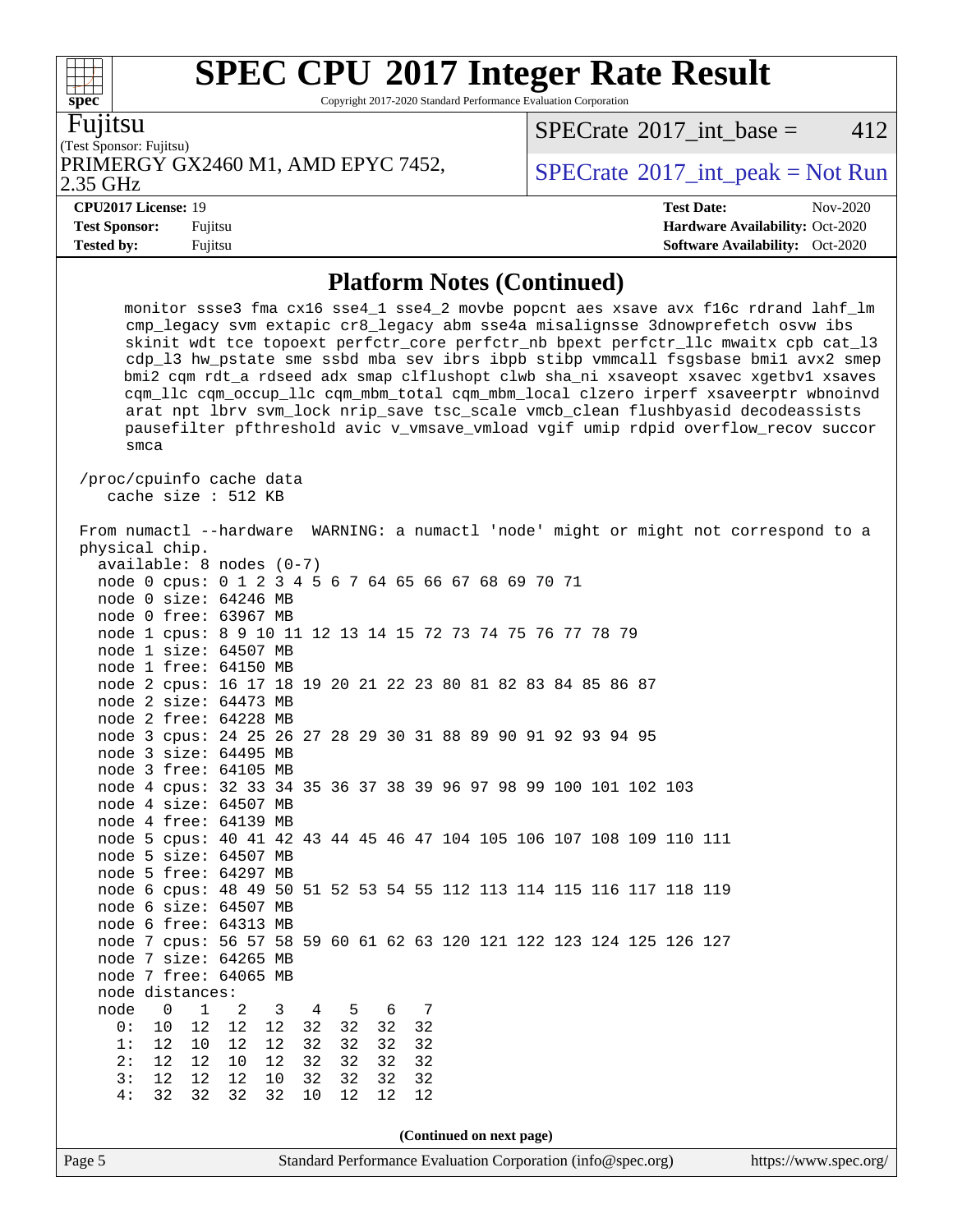Copyright 2017-2020 Standard Performance Evaluation Corporation

(Test Sponsor: Fujitsu) Fujitsu 2.35 GHz PRIMERGY GX2460 M1, AMD EPYC 7452,  $\vert$  [SPECrate](http://www.spec.org/auto/cpu2017/Docs/result-fields.html#SPECrate2017intpeak) [2017\\_int\\_peak = N](http://www.spec.org/auto/cpu2017/Docs/result-fields.html#SPECrate2017intpeak)ot Run [SPECrate](http://www.spec.org/auto/cpu2017/Docs/result-fields.html#SPECrate2017intbase)<sup>®</sup>2017 int base =  $412$ **[CPU2017 License:](http://www.spec.org/auto/cpu2017/Docs/result-fields.html#CPU2017License)** 19 **[Test Date:](http://www.spec.org/auto/cpu2017/Docs/result-fields.html#TestDate)** Nov-2020 **[Test Sponsor:](http://www.spec.org/auto/cpu2017/Docs/result-fields.html#TestSponsor)** Fujitsu **[Hardware Availability:](http://www.spec.org/auto/cpu2017/Docs/result-fields.html#HardwareAvailability)** Oct-2020 **[Tested by:](http://www.spec.org/auto/cpu2017/Docs/result-fields.html#Testedby)** Fujitsu **Fugital Exception Contract Contract Contract Contract Contract Contract Contract Contract Contract Contract Contract Contract Contract Contract Contract Contract Contract Contract Contract Contract Co [Platform Notes \(Continued\)](http://www.spec.org/auto/cpu2017/Docs/result-fields.html#PlatformNotes)** 5: 32 32 32 32 12 10 12 12 6: 32 32 32 32 12 12 10 12 7: 32 32 32 32 12 12 12 10 From /proc/meminfo MemTotal: 527880932 kB HugePages\_Total: 0<br>Hugepagesize: 2048 kB Hugepagesize: From /etc/\*release\* /etc/\*version\* os-release: NAME="SLES" VERSION="15-SP2" VERSION\_ID="15.2" PRETTY\_NAME="SUSE Linux Enterprise Server 15 SP2" ID="sles" ID\_LIKE="suse" ANSI\_COLOR="0;32" CPE\_NAME="cpe:/o:suse:sles:15:sp2" uname -a: Linux localhost 5.3.18-22-default #1 SMP Wed Jun 3 12:16:43 UTC 2020 (720aeba/lp-1a956f1) x86\_64 x86\_64 x86\_64 GNU/Linux Kernel self-reported vulnerability status: itlb\_multihit: Not affected CVE-2018-3620 (L1 Terminal Fault): Not affected Microarchitectural Data Sampling: Not affected CVE-2017-5754 (Meltdown): Not affected CVE-2018-3639 (Speculative Store Bypass): Mitigation: Speculative Store Bypass disabled via prctl and seccomp CVE-2017-5753 (Spectre variant 1): Mitigation: usercopy/swapgs barriers and \_\_user pointer sanitization CVE-2017-5715 (Spectre variant 2): Mitigation: Full AMD retpoline, IBPB: conditional, IBRS\_FW, STIBP: conditional, RSB filling srbds: Not affected tsx\_async\_abort: Not affected run-level 3 Aug 20 09:38 SPEC is set to: /home/benchmark/speccpu Filesystem Type Size Used Avail Use% Mounted on /dev/nvme1n1p3 xfs 1.3T 6.0G 1.3T 1% /home From /sys/devices/virtual/dmi/id **(Continued on next page)**

**[spec](http://www.spec.org/)**

 $+\ +$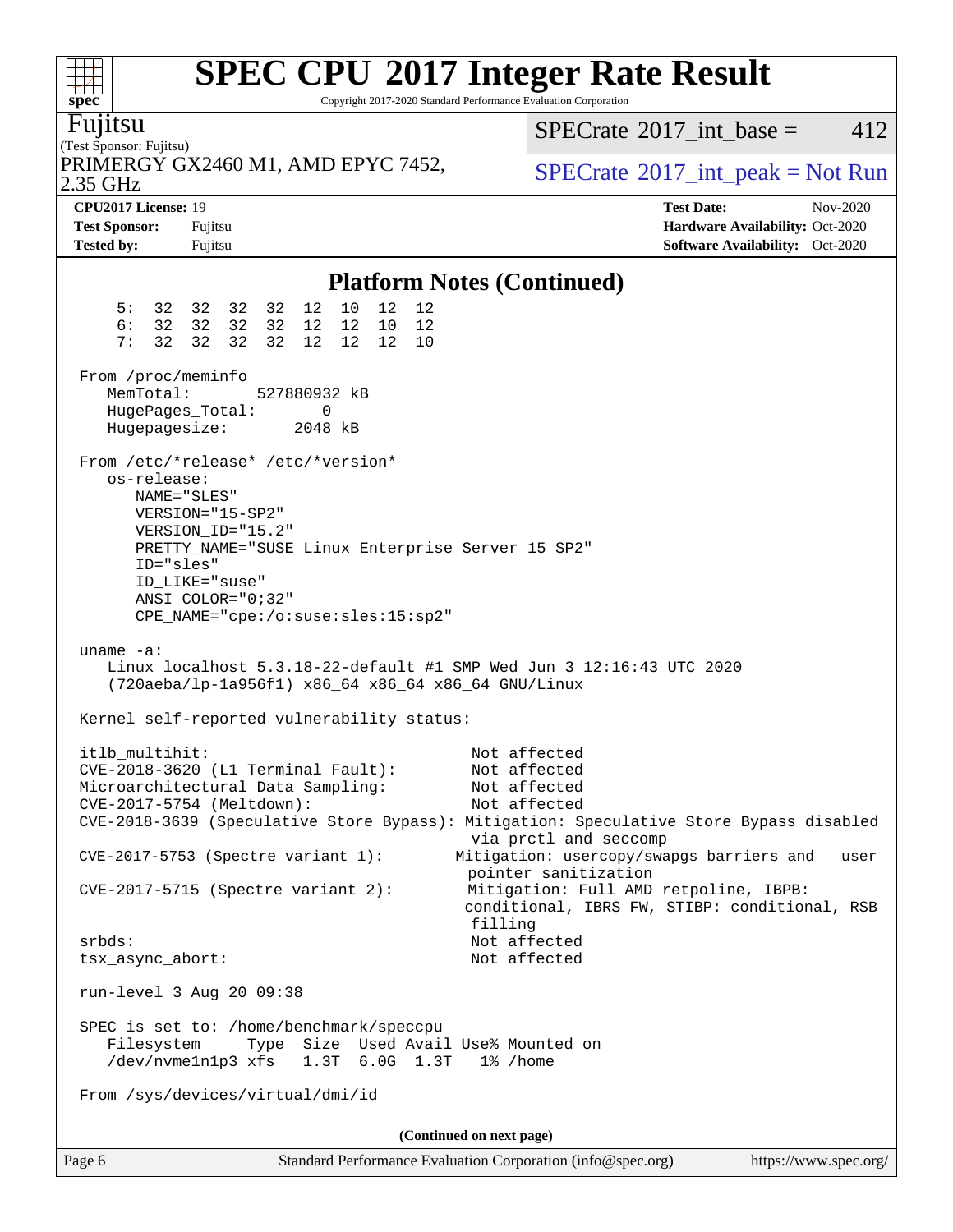Copyright 2017-2020 Standard Performance Evaluation Corporation

(Test Sponsor: Fujitsu) Fujitsu

2.35 GHz PRIMERGY GX2460 M1, AMD EPYC 7452,  $\vert$  [SPECrate](http://www.spec.org/auto/cpu2017/Docs/result-fields.html#SPECrate2017intpeak) 2017 int peak = Not Run

[SPECrate](http://www.spec.org/auto/cpu2017/Docs/result-fields.html#SPECrate2017intbase)<sup>®</sup>2017 int base =  $412$ 

**[Test Sponsor:](http://www.spec.org/auto/cpu2017/Docs/result-fields.html#TestSponsor)** Fujitsu **[Hardware Availability:](http://www.spec.org/auto/cpu2017/Docs/result-fields.html#HardwareAvailability)** Oct-2020 **[Tested by:](http://www.spec.org/auto/cpu2017/Docs/result-fields.html#Testedby)** Fujitsu **Fugital Exception Contract Contract Contract Contract Contract Contract Contract Contract Contract Contract Contract Contract Contract Contract Contract Contract Contract Contract Contract Contract Co** 

**[CPU2017 License:](http://www.spec.org/auto/cpu2017/Docs/result-fields.html#CPU2017License)** 19 **[Test Date:](http://www.spec.org/auto/cpu2017/Docs/result-fields.html#TestDate)** Nov-2020

### **[Platform Notes \(Continued\)](http://www.spec.org/auto/cpu2017/Docs/result-fields.html#PlatformNotes)**

 BIOS: American Megatrends Inc. V7.104 08/20/2020 Vendor: FUJITSU Product: PRIMERGY GX2460 M1 Product Family: empty Serial: MACKxxxxxx

 Additional information from dmidecode follows. WARNING: Use caution when you interpret this section. The 'dmidecode' program reads system data which is "intended to allow hardware to be accurately determined", but the intent may not be met, as there are frequent changes to hardware, firmware, and the "DMTF SMBIOS" standard. Memory:

16x Samsung M393A4K40DB3-CWE 32 kB 2 rank 3200

(End of data from sysinfo program)

## **[Compiler Version Notes](http://www.spec.org/auto/cpu2017/Docs/result-fields.html#CompilerVersionNotes)**

Page 7 Standard Performance Evaluation Corporation [\(info@spec.org\)](mailto:info@spec.org) <https://www.spec.org/> ============================================================================== C | 500.perlbench r(base) 502.gcc r(base) 505.mcf r(base) | 525.x264\_r(base) 557.xz\_r(base) ------------------------------------------------------------------------------ AOCC.LLVM.2.0.0.B191.2019\_07\_19 clang version 8.0.0 (CLANG: Jenkins AOCC\_2\_0\_0-Build#191) (based on LLVM AOCC.LLVM.2.0.0.B191.2019\_07\_19) Target: x86\_64-unknown-linux-gnu Thread model: posix InstalledDir: /sppo/dev/compilers/aocc-compiler-2.0.0/bin ------------------------------------------------------------------------------ ==============================================================================  $C++$  | 520.omnetpp\_r(base) 523.xalancbmk\_r(base) 531.deepsjeng\_r(base) | 541.leela\_r(base) ------------------------------------------------------------------------------ AOCC.LLVM.2.0.0.B191.2019\_07\_19 clang version 8.0.0 (CLANG: Jenkins AOCC\_2\_0\_0-Build#191) (based on LLVM AOCC.LLVM.2.0.0.B191.2019\_07\_19) Target: x86\_64-unknown-linux-gnu Thread model: posix InstalledDir: /sppo/dev/compilers/aocc-compiler-2.0.0/bin ------------------------------------------------------------------------------ ============================================================================== Fortran | 548.exchange2\_r(base) ------------------------------------------------------------------------------ AOCC.LLVM.2.0.0.B191.2019\_07\_19 clang version 8.0.0 (CLANG: Jenkins AOCC\_2\_0\_0-Build#191) (based on LLVM AOCC.LLVM.2.0.0.B191.2019\_07\_19) Target: x86\_64-unknown-linux-gnu Thread model: posix **(Continued on next page)**

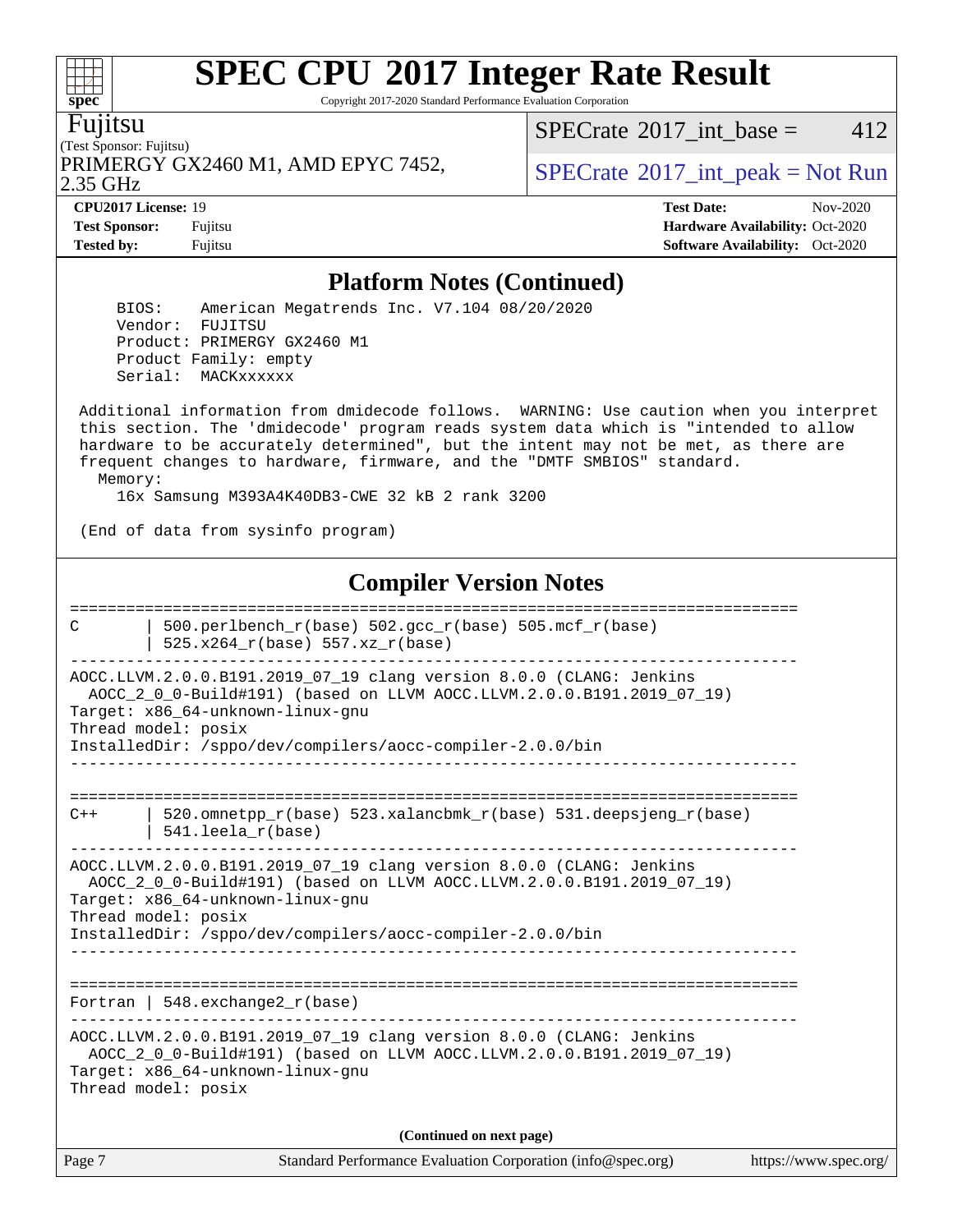Copyright 2017-2020 Standard Performance Evaluation Corporation

#### Fujitsu

**[spec](http://www.spec.org/)**

 $\pm\pm\prime$ 

(Test Sponsor: Fujitsu) 2.35 GHz PRIMERGY GX2460 M1, AMD EPYC 7452,  $\vert$  [SPECrate](http://www.spec.org/auto/cpu2017/Docs/result-fields.html#SPECrate2017intpeak) [2017\\_int\\_peak = N](http://www.spec.org/auto/cpu2017/Docs/result-fields.html#SPECrate2017intpeak)ot Run

[SPECrate](http://www.spec.org/auto/cpu2017/Docs/result-fields.html#SPECrate2017intbase)<sup>®</sup>2017 int base = 412

**[Test Sponsor:](http://www.spec.org/auto/cpu2017/Docs/result-fields.html#TestSponsor)** Fujitsu **[Hardware Availability:](http://www.spec.org/auto/cpu2017/Docs/result-fields.html#HardwareAvailability)** Oct-2020

**[CPU2017 License:](http://www.spec.org/auto/cpu2017/Docs/result-fields.html#CPU2017License)** 19 **[Test Date:](http://www.spec.org/auto/cpu2017/Docs/result-fields.html#TestDate)** Nov-2020

## **[Compiler Version Notes \(Continued\)](http://www.spec.org/auto/cpu2017/Docs/result-fields.html#CompilerVersionNotes)**

**[Tested by:](http://www.spec.org/auto/cpu2017/Docs/result-fields.html#Testedby)** Fujitsu **[Software Availability:](http://www.spec.org/auto/cpu2017/Docs/result-fields.html#SoftwareAvailability)** Oct-2020

------------------------------------------------------------------------------

InstalledDir: /sppo/dev/compilers/aocc-compiler-2.0.0/bin

## **[Base Compiler Invocation](http://www.spec.org/auto/cpu2017/Docs/result-fields.html#BaseCompilerInvocation)**

[C benchmarks](http://www.spec.org/auto/cpu2017/Docs/result-fields.html#Cbenchmarks): [clang](http://www.spec.org/cpu2017/results/res2020q4/cpu2017-20201124-24495.flags.html#user_CCbase_clang-c)

[C++ benchmarks:](http://www.spec.org/auto/cpu2017/Docs/result-fields.html#CXXbenchmarks) [clang++](http://www.spec.org/cpu2017/results/res2020q4/cpu2017-20201124-24495.flags.html#user_CXXbase_clang-cpp)

[Fortran benchmarks](http://www.spec.org/auto/cpu2017/Docs/result-fields.html#Fortranbenchmarks): [flang](http://www.spec.org/cpu2017/results/res2020q4/cpu2017-20201124-24495.flags.html#user_FCbase_flang)

## **[Base Portability Flags](http://www.spec.org/auto/cpu2017/Docs/result-fields.html#BasePortabilityFlags)**

 500.perlbench\_r: [-DSPEC\\_LINUX\\_X64](http://www.spec.org/cpu2017/results/res2020q4/cpu2017-20201124-24495.flags.html#b500.perlbench_r_basePORTABILITY_DSPEC_LINUX_X64) [-DSPEC\\_LP64](http://www.spec.org/cpu2017/results/res2020q4/cpu2017-20201124-24495.flags.html#b500.perlbench_r_baseEXTRA_PORTABILITY_DSPEC_LP64) 502.gcc\_r: [-DSPEC\\_LP64](http://www.spec.org/cpu2017/results/res2020q4/cpu2017-20201124-24495.flags.html#suite_baseEXTRA_PORTABILITY502_gcc_r_DSPEC_LP64) 505.mcf\_r: [-DSPEC\\_LP64](http://www.spec.org/cpu2017/results/res2020q4/cpu2017-20201124-24495.flags.html#suite_baseEXTRA_PORTABILITY505_mcf_r_DSPEC_LP64) 520.omnetpp\_r: [-DSPEC\\_LP64](http://www.spec.org/cpu2017/results/res2020q4/cpu2017-20201124-24495.flags.html#suite_baseEXTRA_PORTABILITY520_omnetpp_r_DSPEC_LP64) 523.xalancbmk\_r: [-DSPEC\\_LINUX](http://www.spec.org/cpu2017/results/res2020q4/cpu2017-20201124-24495.flags.html#b523.xalancbmk_r_basePORTABILITY_DSPEC_LINUX) [-DSPEC\\_LP64](http://www.spec.org/cpu2017/results/res2020q4/cpu2017-20201124-24495.flags.html#suite_baseEXTRA_PORTABILITY523_xalancbmk_r_DSPEC_LP64) 525.x264\_r: [-DSPEC\\_LP64](http://www.spec.org/cpu2017/results/res2020q4/cpu2017-20201124-24495.flags.html#suite_baseEXTRA_PORTABILITY525_x264_r_DSPEC_LP64) 531.deepsjeng\_r: [-DSPEC\\_LP64](http://www.spec.org/cpu2017/results/res2020q4/cpu2017-20201124-24495.flags.html#suite_baseEXTRA_PORTABILITY531_deepsjeng_r_DSPEC_LP64) 541.leela\_r: [-DSPEC\\_LP64](http://www.spec.org/cpu2017/results/res2020q4/cpu2017-20201124-24495.flags.html#suite_baseEXTRA_PORTABILITY541_leela_r_DSPEC_LP64) 548.exchange2\_r: [-DSPEC\\_LP64](http://www.spec.org/cpu2017/results/res2020q4/cpu2017-20201124-24495.flags.html#suite_baseEXTRA_PORTABILITY548_exchange2_r_DSPEC_LP64) 557.xz\_r: [-DSPEC\\_LP64](http://www.spec.org/cpu2017/results/res2020q4/cpu2017-20201124-24495.flags.html#suite_baseEXTRA_PORTABILITY557_xz_r_DSPEC_LP64)

## **[Base Optimization Flags](http://www.spec.org/auto/cpu2017/Docs/result-fields.html#BaseOptimizationFlags)**

#### [C benchmarks](http://www.spec.org/auto/cpu2017/Docs/result-fields.html#Cbenchmarks):

[-flto](http://www.spec.org/cpu2017/results/res2020q4/cpu2017-20201124-24495.flags.html#user_CCbase_aocc-flto) [-Wl,-mllvm -Wl,-function-specialize](http://www.spec.org/cpu2017/results/res2020q4/cpu2017-20201124-24495.flags.html#user_CCbase_F-function-specialize_7e7e661e57922243ee67c9a1251cb8910e607325179a0ce7f2884e09a6f5d4a5ef0ae4f37e8a2a11c95fc48e931f06dc2b6016f14b511fcb441e048bef1b065a) [-Wl,-mllvm -Wl,-region-vectorize](http://www.spec.org/cpu2017/results/res2020q4/cpu2017-20201124-24495.flags.html#user_CCbase_F-region-vectorize_fb6c6b5aa293c88efc6c7c2b52b20755e943585b1fe8658c35afef78727fff56e1a56891413c30e36b8e2a6f9a71126986319243e80eb6110b78b288f533c52b) [-Wl,-mllvm -Wl,-vector-library=LIBMVEC](http://www.spec.org/cpu2017/results/res2020q4/cpu2017-20201124-24495.flags.html#user_CCbase_F-use-vector-library_0a14b27fae317f283640384a31f7bfcc2bd4c1d0b5cfc618a3a430800c9b20217b00f61303eff223a3251b4f06ffbc9739dc5296db9d1fbb9ad24a3939d86d66) [-Wl,-mllvm -Wl,-reduce-array-computations=3](http://www.spec.org/cpu2017/results/res2020q4/cpu2017-20201124-24495.flags.html#user_CCbase_F-reduce-array-computations_b882aefe7a5dda4e33149f6299762b9a720dace3e498e13756f4c04e5a19edf5315c1f3993de2e61ec41e8c206231f84e05da7040e1bb5d69ba27d10a12507e4) [-O3](http://www.spec.org/cpu2017/results/res2020q4/cpu2017-20201124-24495.flags.html#user_CCbase_F-O3) [-ffast-math](http://www.spec.org/cpu2017/results/res2020q4/cpu2017-20201124-24495.flags.html#user_CCbase_aocc-ffast-math) [-march=znver2](http://www.spec.org/cpu2017/results/res2020q4/cpu2017-20201124-24495.flags.html#user_CCbase_aocc-march_3e2e19cff2eeef60c5d90b059483627c9ea47eca6d66670dbd53f9185f6439e27eb5e104cf773e9e8ab18c8842ce63e461a3e948d0214bd567ef3ade411bf467) [-fstruct-layout=3](http://www.spec.org/cpu2017/results/res2020q4/cpu2017-20201124-24495.flags.html#user_CCbase_F-struct-layout) [-mllvm -unroll-threshold=50](http://www.spec.org/cpu2017/results/res2020q4/cpu2017-20201124-24495.flags.html#user_CCbase_F-unroll-threshold_458874500b2c105d6d5cb4d7a611c40e2b16e9e3d26b355fea72d644c3673b4de4b3932662f0ed3dbec75c491a13da2d2ca81180bd779dc531083ef1e1e549dc) [-fremap-arrays](http://www.spec.org/cpu2017/results/res2020q4/cpu2017-20201124-24495.flags.html#user_CCbase_F-fremap-arrays) [-mllvm -function-specialize](http://www.spec.org/cpu2017/results/res2020q4/cpu2017-20201124-24495.flags.html#user_CCbase_F-function-specialize_233b3bdba86027f1b094368157e481c5bc59f40286dc25bfadc1858dcd5745c24fd30d5f188710db7fea399bcc9f44a80b3ce3aacc70a8870250c3ae5e1f35b8) [-mllvm -enable-gvn-hoist](http://www.spec.org/cpu2017/results/res2020q4/cpu2017-20201124-24495.flags.html#user_CCbase_F-enable-gvn-hoist_e5856354646dd6ca1333a0ad99b817e4cf8932b91b82809fd8fd47ceff7b22a89eba5c98fd3e3fa5200368fd772cec3dd56abc3c8f7b655a71b9f9848dddedd5) [-mllvm -reduce-array-computations=3](http://www.spec.org/cpu2017/results/res2020q4/cpu2017-20201124-24495.flags.html#user_CCbase_F-reduce-array-computations_aceadb8604558b566e0e3a0d7a3c1533923dd1fa0889614e16288028922629a28d5695c24d3b3be4306b1e311c54317dfffe3a2e57fbcaabc737a1798de39145) [-mllvm -global-vectorize-slp](http://www.spec.org/cpu2017/results/res2020q4/cpu2017-20201124-24495.flags.html#user_CCbase_F-global-vectorize-slp_a3935e8627af4ced727033b1ffd4db27f4d541a363d28d82bf4c2925fb3a0fd4115d6e42d13a2829f9e024d6608eb67a85cb49770f2da5c5ac8dbc737afad603) [-mllvm -vector-library=LIBMVEC](http://www.spec.org/cpu2017/results/res2020q4/cpu2017-20201124-24495.flags.html#user_CCbase_F-use-vector-library_e584e20b4f7ec96aa109254b65d8e01d864f3d68580371b9d93ed7c338191d4cfce20c3c864632264effc6bbe4c7c38153d02096a342ee92501c4a53204a7871) [-mllvm -inline-threshold=1000](http://www.spec.org/cpu2017/results/res2020q4/cpu2017-20201124-24495.flags.html#user_CCbase_dragonegg-llvm-inline-threshold_b7832241b0a6397e4ecdbaf0eb7defdc10f885c2a282fa3240fdc99844d543fda39cf8a4a9dccf68cf19b5438ac3b455264f478df15da0f4988afa40d8243bab) [-flv-function-specialization](http://www.spec.org/cpu2017/results/res2020q4/cpu2017-20201124-24495.flags.html#user_CCbase_F-flv-function-specialization) [-z muldefs](http://www.spec.org/cpu2017/results/res2020q4/cpu2017-20201124-24495.flags.html#user_CCbase_aocc-muldefs) [-lmvec](http://www.spec.org/cpu2017/results/res2020q4/cpu2017-20201124-24495.flags.html#user_CCbase_F-lmvec) [-lamdlibm](http://www.spec.org/cpu2017/results/res2020q4/cpu2017-20201124-24495.flags.html#user_CCbase_F-lamdlibm) [-ljemalloc](http://www.spec.org/cpu2017/results/res2020q4/cpu2017-20201124-24495.flags.html#user_CCbase_jemalloc-lib) [-lflang](http://www.spec.org/cpu2017/results/res2020q4/cpu2017-20201124-24495.flags.html#user_CCbase_F-lflang)

**(Continued on next page)**